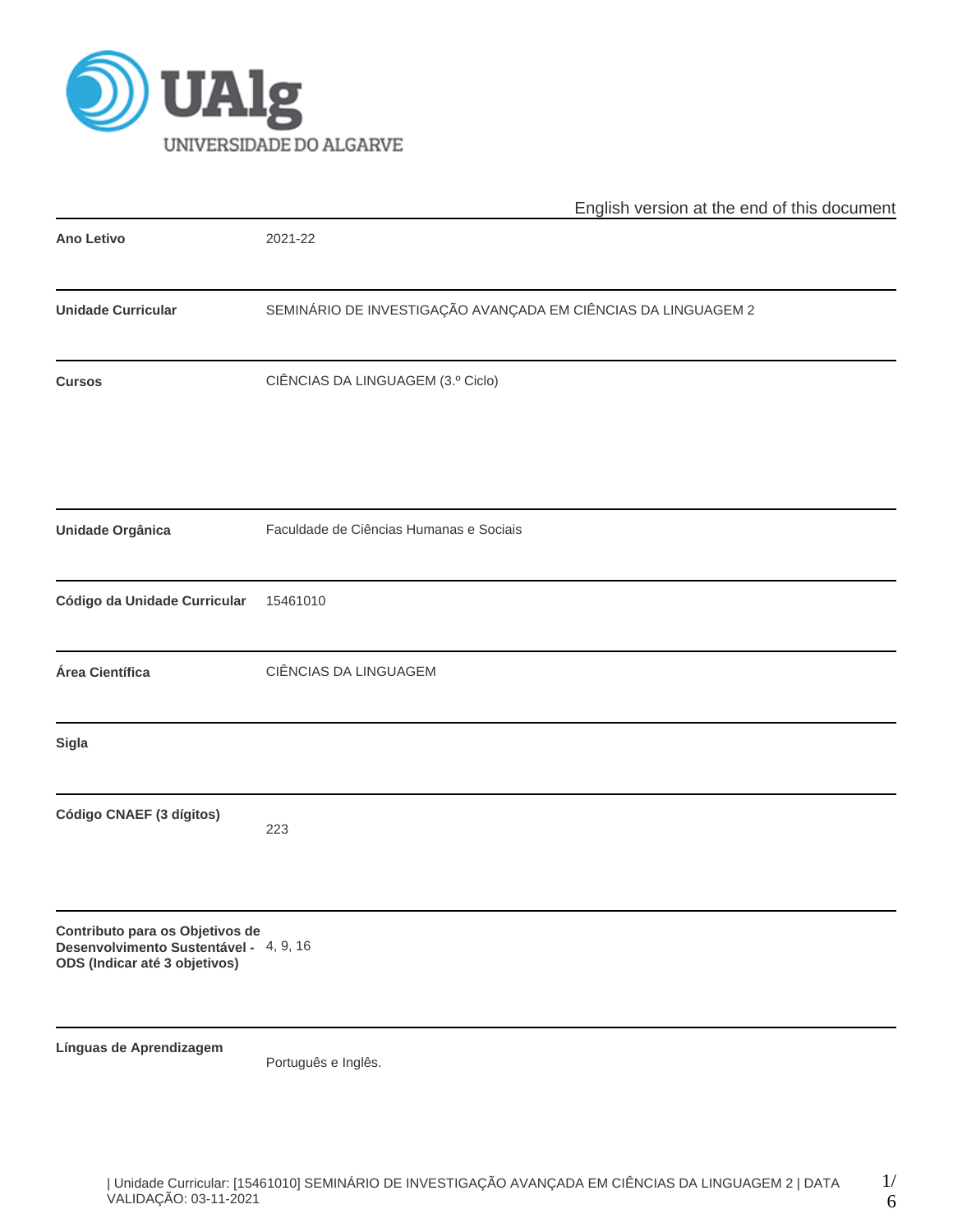

**Modalidade de ensino**

Presencial.

**Docente Responsável** Jorge Manuel Evangelista Baptista

| <b>TOTAL HORAS DE CONTACTO (*)</b><br>TIPO DE AULA<br>L DOCENTE<br>'JRMAS |  |
|---------------------------------------------------------------------------|--|
|---------------------------------------------------------------------------|--|

\* Para turmas lecionadas conjuntamente, apenas é contabilizada a carga horária de uma delas.

| <b>ANO</b> | <b>PERIODO DE FUNCIONAMENTO*</b> | <b>HORAS DE CONTACTO</b> | <b>I HORAS TOTAIS DE TRABALHO</b> | <b>ECTS</b> |
|------------|----------------------------------|--------------------------|-----------------------------------|-------------|
|            | cי<br>ےت                         | 14S: 70T                 | 280                               |             |

\* A-Anual;S-Semestral;Q-Quadrimestral;T-Trimestral

# **Precedências**

Sem precedências

## **Conhecimentos Prévios recomendados**

Não se aplica

## **Objetivos de aprendizagem (conhecimentos, aptidões e competências)**

Na continuidade de SIACL1, são objetivos desta UC que o estudantes consiga demonstrar integridade intelectual na recolha, utilização e avaliação de evidências usadas como base para a construção de juízos sobre realidades em estudo; proceder à recolha sistemática de informação relevante sobre as temáticas em estudo; analisar resultados de investigação sobre problemas associados à aquisição e ao uso da linguagem; produzir discurso correto e adequado a audiências diversificadas; demonstrar espírito investigativo e atitudes de análise e questionamento crítico de ideias novas e complexas.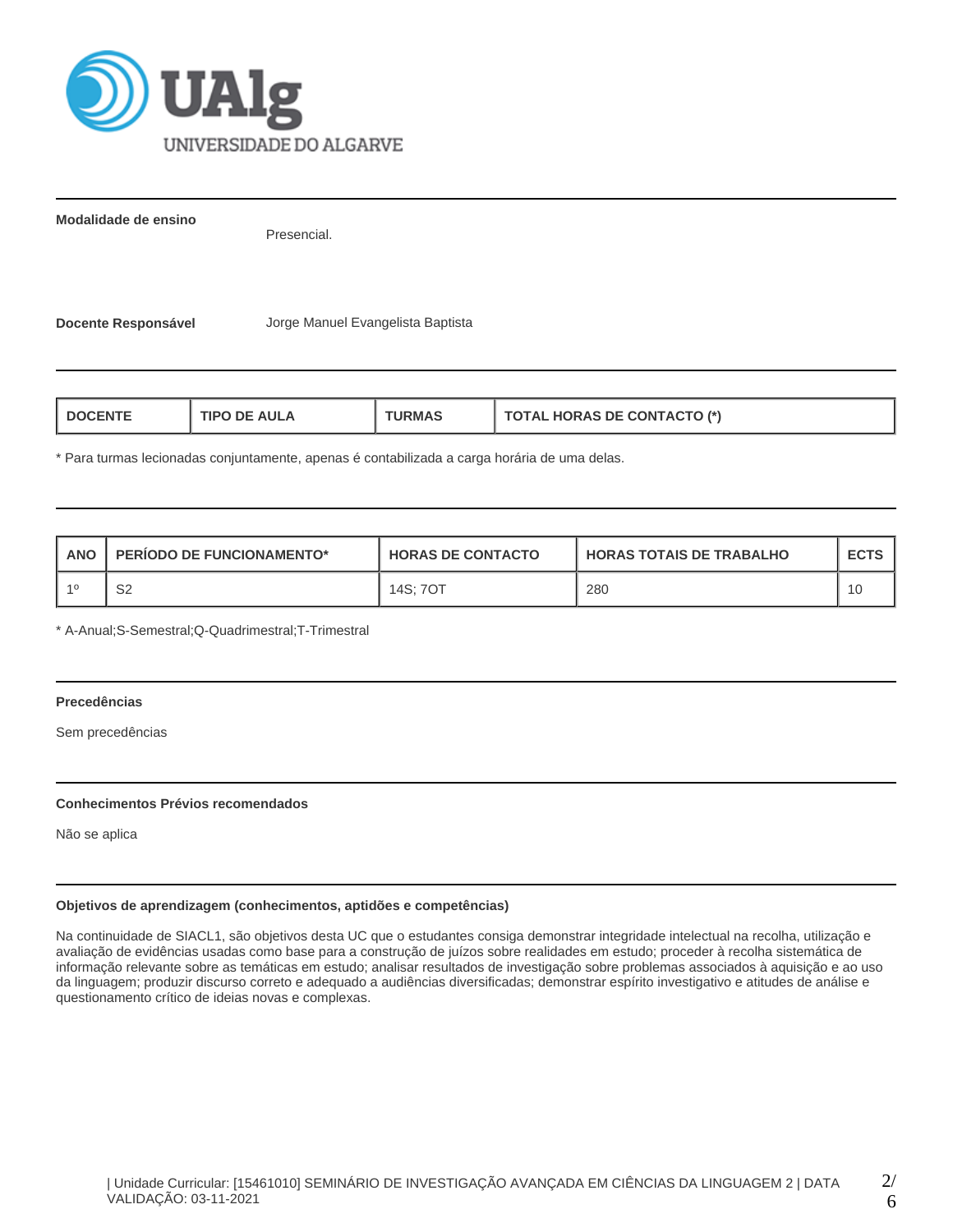

#### **Conteúdos programáticos**

Os conteúdos desta UC incluirão diferentes perspectivas teóricas sobre a aquisição e o uso da linguagem, em contextos diferenciados. Este seminário contará com a participação de vários professores do curso. Com base numa metodologia que promoverá tanto o trabalho autónomo como o trabalho colaborativo, privilegiar-se-á a pesquisa individual e a discussão em grupo. Serão ainda incentivadas atividades de análise e reflexão sobre estudos relevantes para o próprio projeto de investigação dos estudantes. Sempre que possível, a UC contará com professores e investigadores convidados, de outras universidade e centros de investigação, nacionais e estrangeiros, para partilha de conhecimentos e experiências sobre as suas próprias investigações.

## **Metodologias de ensino (avaliação incluída)**

Metodologia de ensino centrada no estudante. A avaliação incidirá sobre o desempenho dos estudantes na elaboração de recensões críticas, ensaios ou revisões de literatura publicada sobre temáticas relevantes para o seu próprio projeto individual de trabalho. Será ainda avaliado o desempenho dos estudantes na apresentação escrita e oral de um estudo/projeto de investigação, com a adequada motivação e justificação. O ênfase nesta UC estará na capacidade integradora de conceitos, métodos e conhecimentos prévios/estado da arte num documento coerente. Este trabalho pode ser substituído por um artigo submetido a revista internacional com revisão por pares.

#### **Bibliografia principal**

Litosseliti, Lia (ed.) 2010. Research Methods in Linguistics. London/New York: Continuum. Macaulay, Monica. 2006. Surviving Linguistics. A Guide to Graduate Students. Sommervile (USA): Cascadilla Press. Rasinguer, S. 2008. Quantitative Research in Linguistics. An Introduction. New York/London: Continuum Intl. Pub. Group.

Wray, Alison; Bloomer, Aileen. 2012. Projects in Linguistics and Language Studies, 3rd ed. Hodder Education.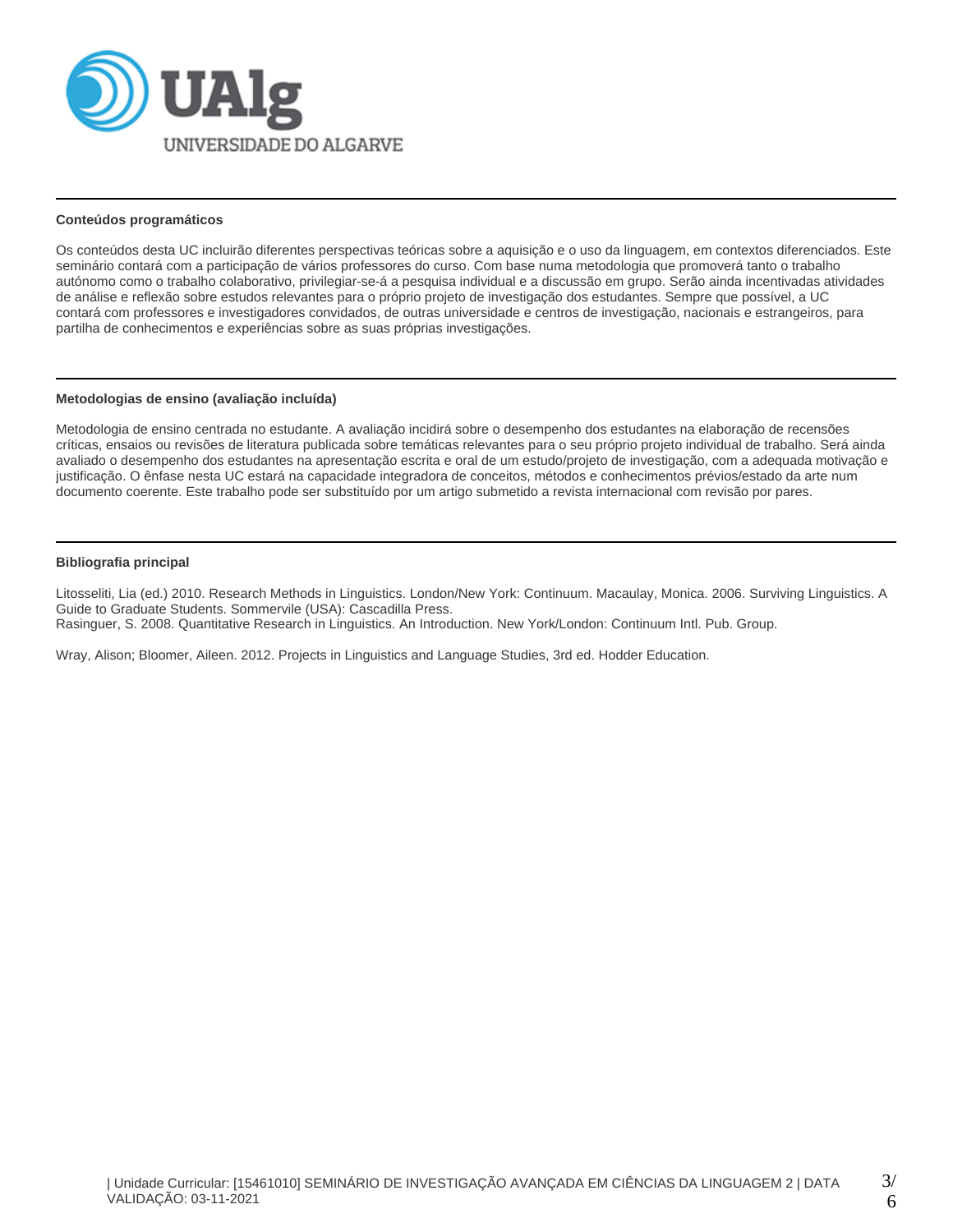

| <b>Academic Year</b>                                                                                   | 2021-22                                  |
|--------------------------------------------------------------------------------------------------------|------------------------------------------|
| <b>Course unit</b>                                                                                     | Advanced Research in Language Sciences 2 |
| <b>Courses</b>                                                                                         | LANGUAGE SCIENCES<br>Common Branch       |
| <b>Faculty / School</b>                                                                                | FACULTY OF HUMAN AND SOCIAL SCIENCES     |
| <b>Main Scientific Area</b>                                                                            |                                          |
| Acronym                                                                                                |                                          |
| <b>CNAEF code (3 digits)</b>                                                                           | 223                                      |
| <b>Contribution to Sustainable</b><br><b>Development Goals - SGD</b><br>(Designate up to 3 objectives) | 4, 9, 16                                 |
| Language of instruction                                                                                | Portuguese and English                   |
| <b>Teaching/Learning modality</b>                                                                      | Face-to-face                             |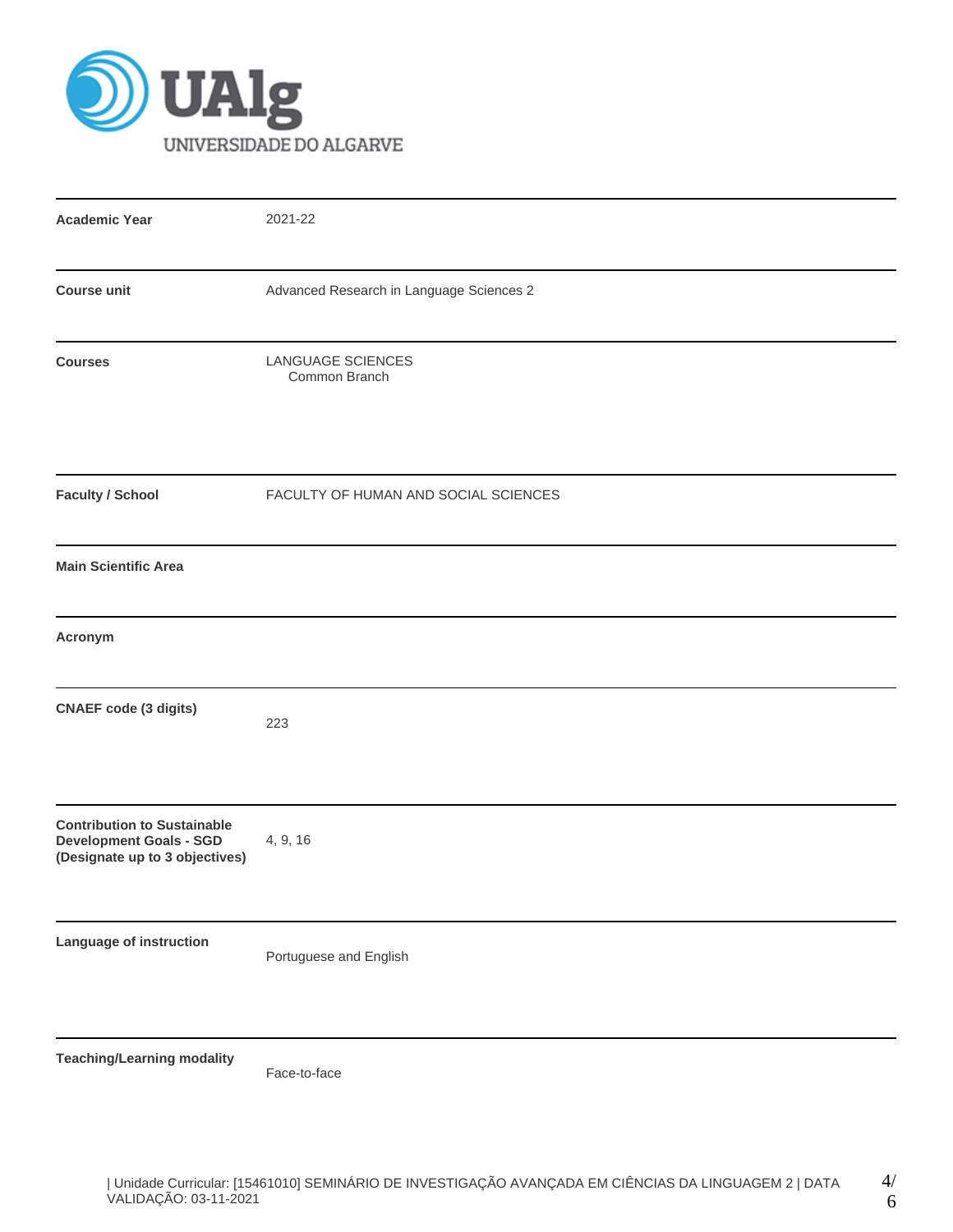

**Coordinating teacher** Jorge Manuel Evangelista Baptista

\* For classes taught jointly, it is only accounted the workload of one.

| <b>Contact hours</b> |   |    |    |     | `otal                                                                                                                        |
|----------------------|---|----|----|-----|------------------------------------------------------------------------------------------------------------------------------|
|                      | Ш | IЮ | IЮ | IІC | 280                                                                                                                          |
|                      |   |    |    |     | T. Theoretical TD. Theoretical and proofisel (DI). Droptical and laboraterial: TO, Field Warles C, Comings (F, Training: OT) |

T - Theoretical; TP - Theoretical and practical ; PL - Practical and laboratorial; TC - Field Work; S - Seminar; E - Training; OT - Tutorial; O - Other

## **Pre-requisites**

no pre-requisites

## **Prior knowledge and skills**

Not applicable.

## **The students intended learning outcomes (knowledge, skills and competences)**

The contents of this course will include different theoretical perspectives on language acquisition and use, in different contexts. This seminar will include the participation of several teachers of the course. Based on a methodology that will promote both autonomous and collaborative work, individual research and group discussion will be privileged. Will also be encouraged activities of analysis and reflection on relevant studies to the own research project of students. Whenever possible, the UC will have guest lecturers and researchers from other universities and research centres, national and foreign, to share knowledge and experiences on their own research.

## **Syllabus**

The contents of this course will include different theoretical perspectives on language acquisition and use, in different contexts. This seminar will include the participation of several teachers of the course. Based on a methodology that will promote both autonomous and collaborative work, individual research and group discussion will be privileged. Will also be encouraged activities of analysis and reflection on relevant studies to the own research project of students. Whenever possible, the UC will have guest lecturers and researchers from other universities and research centres, national and foreign, to share knowledge and experiences on their own research.